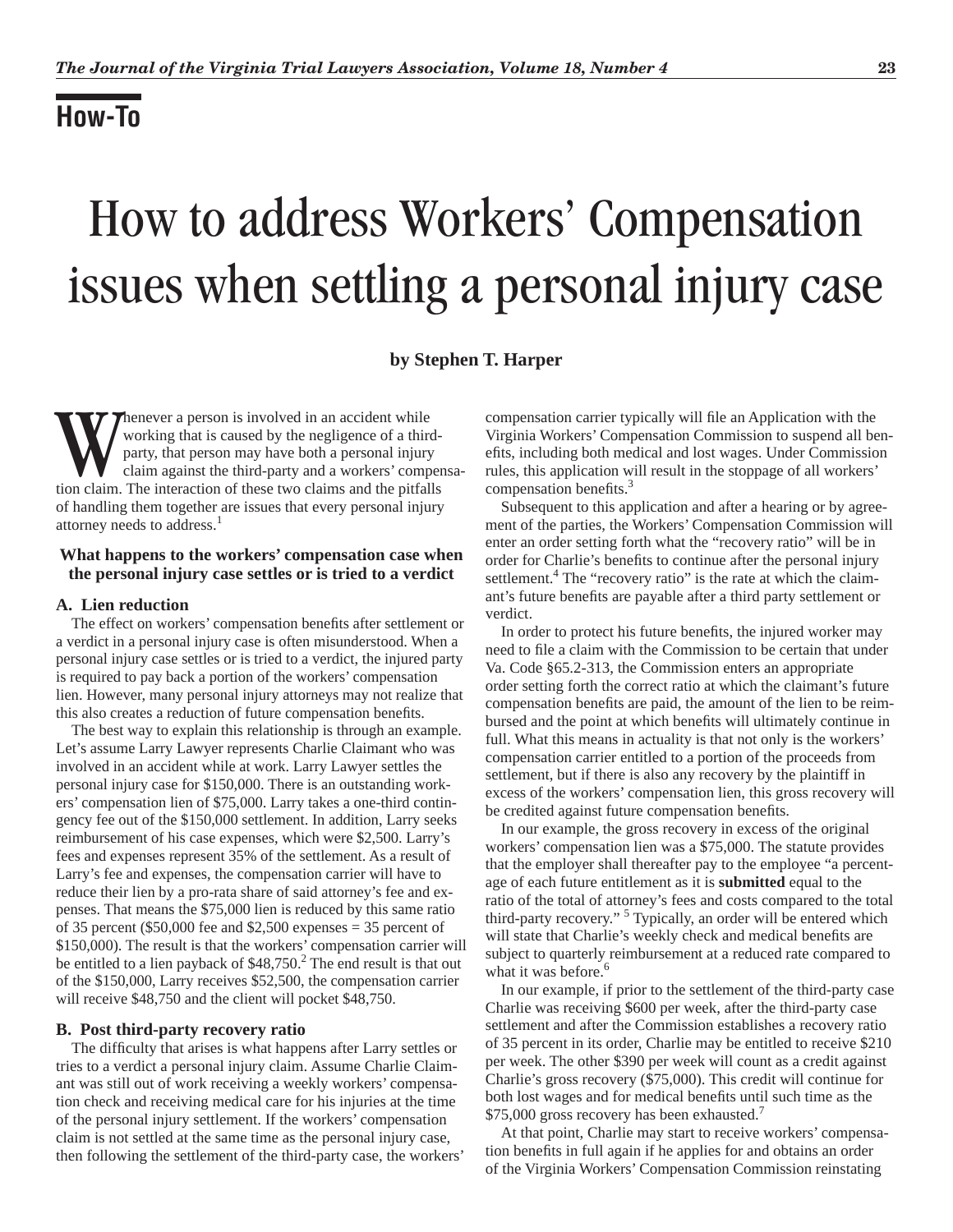benefits in full.<sup>8</sup> What Larry needs to do before settlement of the personal injury case is prepare Charlie for the news that his workers' compensation check and his medical benefits will stop as soon as his third-party case is settled, until the Commission enters an Order setting forth the appropriate recovery ratio.

Even though the Commission's Order setting forth the recovery ratio may be in place, medical benefits will no longer be automatically paid by the workers' compensation carrier. Instead, Charlie will be required to pay all the medical charges for his injury out of pocket and then submit those to the workers' compensation carrier on a quarterly basis for reimbursement at the recovery ratio set forth by the Commission.<sup>9</sup> This could be quite a shock to Charlie when after the settlement of the third-party case, he goes down to the pharmacy and his prescriptions are no longer being paid for by the carrier. Hopefully, Larry warns Charlie of this in advance to prevent any ugly phone calls. The reality is that many injured plaintiffs cannot abide by this complicated process following a third-party recovery. They cannot pay for their medical treatment out of pocket, maintain receipts and records and submit them on a quarterly basis for reimbursement at the reduced recovery ratio by the workers' compensation carrier.

Therefore, many injured workers may be better served by settlement of the workers' compensation claim at the same time as the third-party personal injury case to avoid the endless litigation and complication of this post-third party recovery ratio. It is also important for the personal injury attorney to realize that a significant recovery in the personal injury case can effectively result in a permanent reduction of the claimant's workers' compensation benefits. If in our example, Larry settles Charlie's personal injury case for a \$500,000, the gross recovery would be over \$425,000. Charlie may never effectively burn off the credit for his "gross recovery" and may only have the right to receive medical and loss wages at the reduced recovery ratio in the future. In addition, settlement of the personal injury case in such a situation can effectively reduce the

# **Sample Calculations of Settlement of the Third Party Case With Workers' Compensation Lien**

#### **A. SETTLEMENT TERMS:**

| Settlement              | \$150,000 |                                          |
|-------------------------|-----------|------------------------------------------|
| Lien before reduction   | \$75,000  |                                          |
| Attorney Fee & Expenses | \$52.500  | $($50,000$ Attorney Fee + \$2,500 Costs) |

## **B. RESUMPTION AMOUNT:**

Amount Spent By Claimant Before Comp. Resume = Gross Recovery – Carrier Lien  $$75,000 = $150,000 - $75,000$ 

#### **C. CARRIER'S SHARE OF ATTORNEY FEE/COST:**

| % of Fees Owed by Carrier<br>At Time of Recovery                    | $=$ Total Attorney Fee + Cost<br>Gross Recovery |
|---------------------------------------------------------------------|-------------------------------------------------|
| 35%                                                                 | $= 52,500$<br>150,000                           |
| Amount of Fees and Expenses Paid<br>by Carrier at Time of Recovery  | $=$ % of Fees and Expenses x Lien               |
| \$26,250                                                            | $=$ 35% x \$75,000                              |
| D. FINAL SETTLEMENT STATEMENT:<br><b>Total Third Party Recovery</b> | \$150,000                                       |

| Minus Attorney Fee and Expenses                                   | \$52,500 |
|-------------------------------------------------------------------|----------|
| Minus Reduced Workers' Compensation<br>Lien (after 35% deduction) | \$48,750 |
| Net Recovery to Client                                            | \$48,750 |

#### **E. AMOUNT OF SUBSEQUENT REIMBURSEMENT TO CLAIMANT:**

Claimant pays a medical bill of \$1,000 and seeks reimbursement of share of attorney fees/cost

| Reimbursement Amount | $=$ % of Fees x Additional Medical or Compensation |
|----------------------|----------------------------------------------------|
| \$350.               | $=$ 35% x 1.000                                    |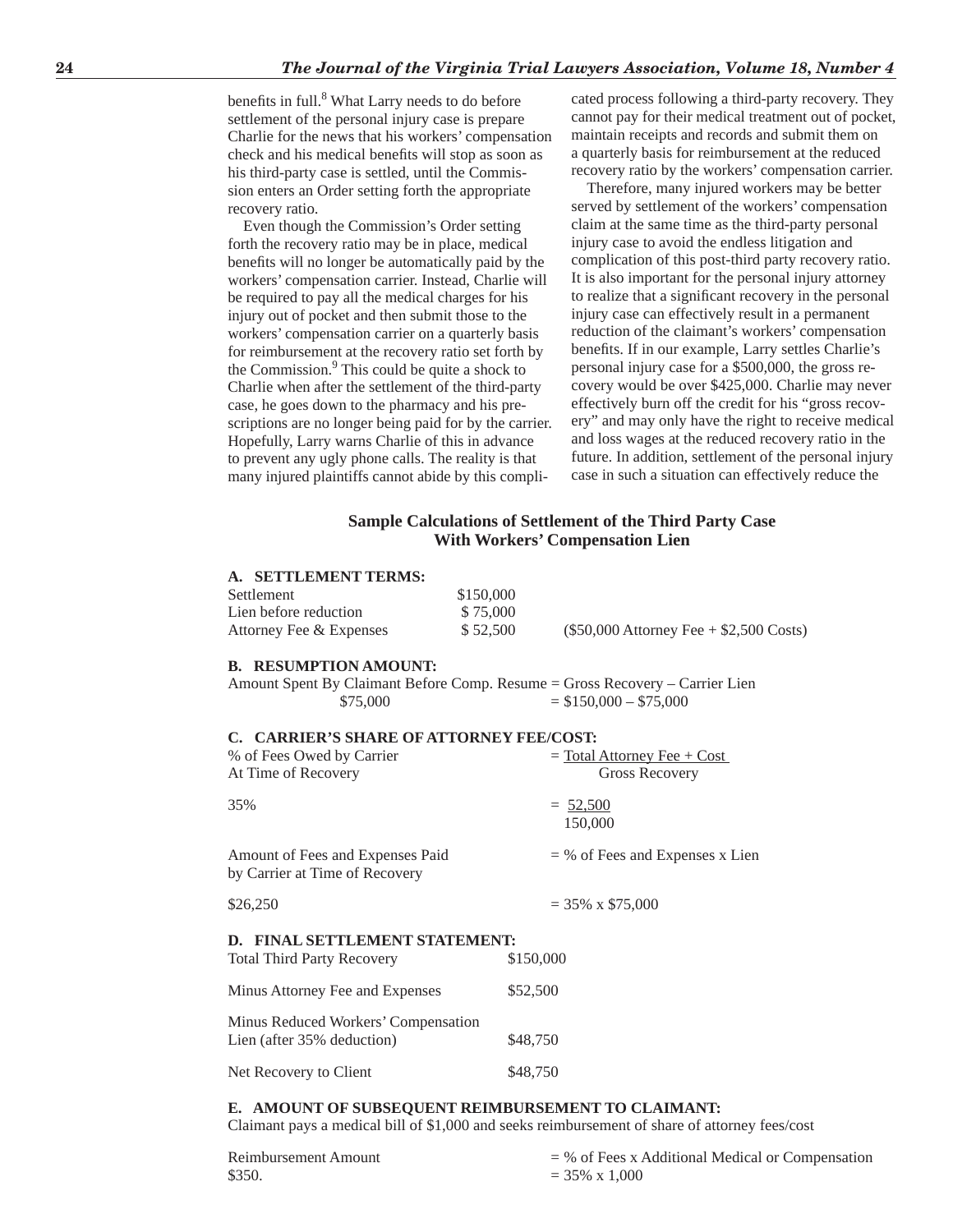value of the workers' compensation case to about one-third of its original value. The chart below summarizes these issues in detail.

Hopefully, this discussion will impress upon the personal injury attorney the importance of the workers' compensation claim and the effect their personal injury claim could have on the workers' compensation case. Although you may not be representing the injured party in the workers' compensation claim, your actions in handling the third-party personal injury case can result in a stoppage or a reduction of the lost wage check and the medical benefits. A failure to warn the plaintiff of this or discuss this with them prior to settlement can easily result in a very dissatisfied client.

# **Things to watch out for with the workers' compensation carrier's lien**

In every case you should ask for an itemized breakdown setting forth where this number was derived from. More often than not the itemized lien contains items which are not reimbursable to the workers' compensation carrier such as vocational medical case management fees, independent medical exam charges, administrative costs paid by the carrier on the workers' compensation claim, or attorney's fee paid to defense counsel defending the workers' compensation claim. The carrier is only entitled to reimbursement for charges for items "paid to or for the benefit of the injured worker."<sup>10</sup>

# **Additional important things to know and remember about settlement of workers' compensation claims**

# **A. The requirement to obtain the workers' compensation carrier's approval for settlement**

Most personal injury attorneys are aware that they cannot settle the personal injury case when there is a related workers' compensation case without the workers' compensation carrier's prior approval.11 Some personal injury attorneys assume that as long as they pay back the workers' compensation lien this rule can be ignored. *That is not correct.* As discussed above, the workers' compensation lien extends not only to benefits they have paid in the past but benefits in the future. Failure to obtain the workers' compensation carrier's approval before settling the workers' compensation claim can jeopardize the workers' compensation case and result in a permanent stoppage of any and all benefits (lost wage, medical, permanent partial disability benefits, etc.).<sup>12</sup> In addition, although this author found no cases on point, it is believed that an agreement to arbitrate the personal injury case or an agreement to a high/low may also jeopardize the workers' compensation claim and should be agreed to only after getting the workers' compensation carrier's prior approval.

### **B. Statutory subrogation under Va. Code §65.2-309**

Whenever an employee is injured at work and becomes entitled to workers' compensation benefits, any third-party case arising out of the accident is partially assigned to the employer by statute<sup>13</sup>. In fact, the employer/carrier is entitled to file a third-party lawsuit in their own name or in the name of the injured worker to recover any workers' compensation benefits that they have paid. If they obtain recovery in excess of the lien, those amounts must be held for the benefit of the injured worker. Just as the injured worker cannot settle their third-party without the carrier's consent, the carrier cannot settle the third-party case without the injured worker's consent. 14

Remember that under Va. Code §65.2-309.1, the subrogation right of the carrier applies to any motor vehicle policy carried by and at the expense of the employer. The only time the workers' compensation carrier is not entitled to a subrogation lien is for coverages carried by the plaintiff on their own personal vehicle's policy. For example, assume Charlie Claimant is driving a company vehicle within the scope of his employment when he is hit by an uninsured driver. The company vehicle had a \$25,000 policy, but Charlie's own personal policy was \$100,000. In that case, the workers' compensation lien would apply to the \$25,000 company vehicle policy, but there would be no lien against the additional \$75,000 of UIM coverage that Charlie had available.

Until several years ago, the workers' compensation carrier could refuse to consent to settlement of the third-party case in an attempt to force a trial of the third-party case. The law has changed now that Va. Code §8.01-424.1 permits the injured worker to seek the approval of a Circuit Court of the settlement to avoid unnecessary trials without jeopardizing future workers' compensation benefits.

#### **C.** *Yellow Freight* **option closed by statute**

*Yellow Freight Systems, Inc. v. Courtaulds Performance Films, Inc., et al.*, 226 Va. 57, 580 S.E. 2d 812 (2003) held that because the workers' compensation carrier had not perfected the lien, they forfeited their subrogation lien against the third-party proceeds. This ruling arguably allowed claimants and injured workers to not pay back the workers' compensation lien and retain the full proceeds from their personal injury case. The potential down side was a loss of future compensation benefits and a potential civil claim against the claimant based on an equitable lien.<sup>15</sup> This potential loophole for plaintiffs was closed by statutory amendment which became effective July 1, 2004. Va. Code §65.2-309 now requires that this lien must be protected. Under Va. Code §65.2-311B, if the employer is required to institute an action against any party to recovery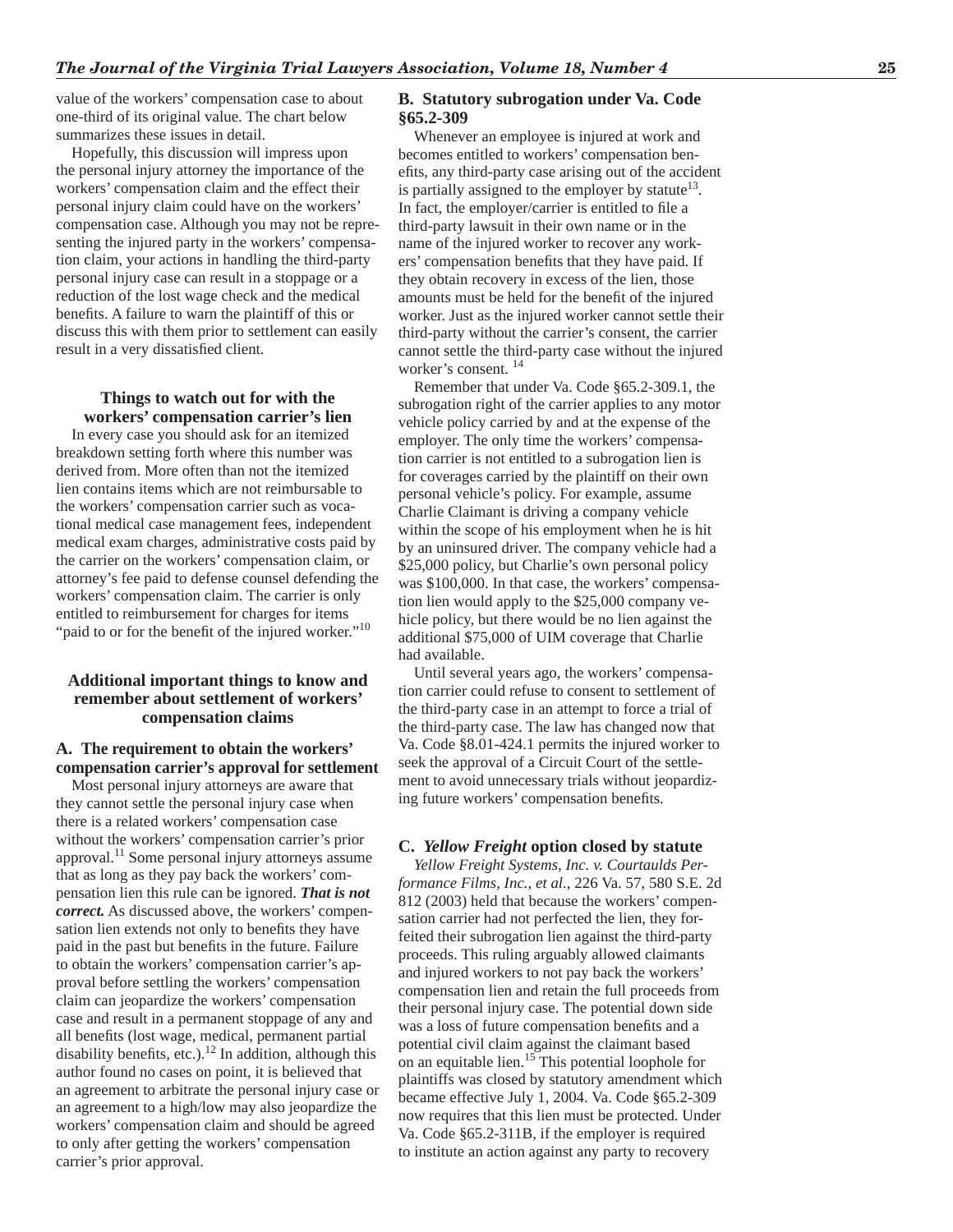some or all of its lien pursuant to Va. Code §65.2- 309, the employer is not required to pay a pro-rata share of attorney fees and costs.

#### **D. Procedural issues and workers' compensation settlements**

#### **Petitions and Orders**

Workers' compensation settlements involve a Petition and Order being signed by both the injured worker and the employer/carrier. The Petition and Order are filed with the Commission for its approval. The Commission requires supporting medical records and an informational letter requesting approval of the settlement before the Commission will enter the Order approving the settlement. Typically the Commission will award the claimant's attorney a fee of 20 percent or less of the lump sum settlement.<sup>16</sup> In a case where there is no cash paid on the workers' compensation claim, but a lien reduction was agreed to by the carrier, the claimant's attorney may be able to request a fee for a percentage of the lien reduction, to be paid out of the third-party proceeds.

In addition, many plaintiffs who are injured significantly may be on Social Security disability. Monthly social security disability benefits are sometimes reduced or offset in party by the amount of workers' compensation benefits.<sup>17</sup> Often this off-set can be reduced or eliminated as part of the settlement of the workers' compensation claim if the appropriate language is placed in the Order approved by the Commission. Without the appropriate language, the social security disability benefits might be drastically reduced or completely eliminated until a credit for the lump sum is exhausted.<sup>18</sup>

#### **Medicare approval**

One of the toughest issues facing many attorneys and injured workers is the need for Medicare approval of some workers' compensation cases. Medicare has set out guidelines as to when the Center for Medicare Services (CMS) should approve an amount to be set aside out of the workers' compensation settlement money, in order to protect Medicare's interest. <sup>19</sup>

The basic guidelines suggest if the injured worker is currently Medicare-eligible and the claimant is settling for more than \$25,000, Medicare has an interest which needs to be protected. In that event, it may be advisable to have the settlement approved and a set-aside established by the Center for Medicare Services prior to approval of the settlement by the Virginia Workers' Compensation Commission. In addition, if the claimant is currently not Medicare eligible but he has an expectation of being declared Medicare eligible within the next 30 months and the settlement is more than \$250,000, then Medicare has an interest to be protected. $20$ In that case, it is probably advisable to have the settlement reviewed and a set-aside established by

the Center for Medicare Services prior to approval of the workers' compensation settlement by the Virginia Workers' Compensation Commission. Another pitfall for attorneys occurs when the workers' compensation carrier waives their lien against the personal injury case in exchange for the claimant waiving all future benefits under the workers' compensation system. This type of settlement may also require CMS's interest to be protected if the value of the lien waiver is perceived as the equivalent of a lump sum settlement under the CMS guidelines discussed above.

Normally the carrier and the injured worker draft a Petition and Order for approval by the Virginia Workers' Compensation Commission. In that Order, the parties propose an amount out of the workers' compensation settlement which will be set aside in a separate account to be used for the payment of future medical expenses incurred by the injured worker for his work injuries. CMS may approve or revise this self-administered set-aside amount. This approval process typically takes 4-5 months from submission and may delay approval of the settlement of the workers' compensation case by the Virginia Workers' Compensation Commission. Although the workers compensation case may settle prior to CMS approval, that choice can have dire consequences if Medicare determines that the proposed set-aside amount is not enough to cover future medical needs for the work-related injuries. For example, if the claimant settles their workers' compensation claim for \$50,000 with a proposal that \$15,000 be placed in a Medicare Set-aside account, the Center for Medicare Services may decide the set-aside amount needs to be \$30,000. The claimant's incentive to settle his workers' compensation claim may disappear because of the increase in the set-aside and his incentive to settle the related third-party case may change as well.

#### **Conclusion**

As you can see, the interaction between workers' compensation and personal injury cases is complicated and filled with pitfalls. The personal injury attorney would be wise to set up a standard procedure for advising their clients of their rights, and the issues discussed above. Any personal injury attorney who deals with combined workers' compensation / personal injury cases needs to either be very careful with these issues or have the name of a competent workers' compensation expert available to call upon to advise and discuss these issues when they arise.